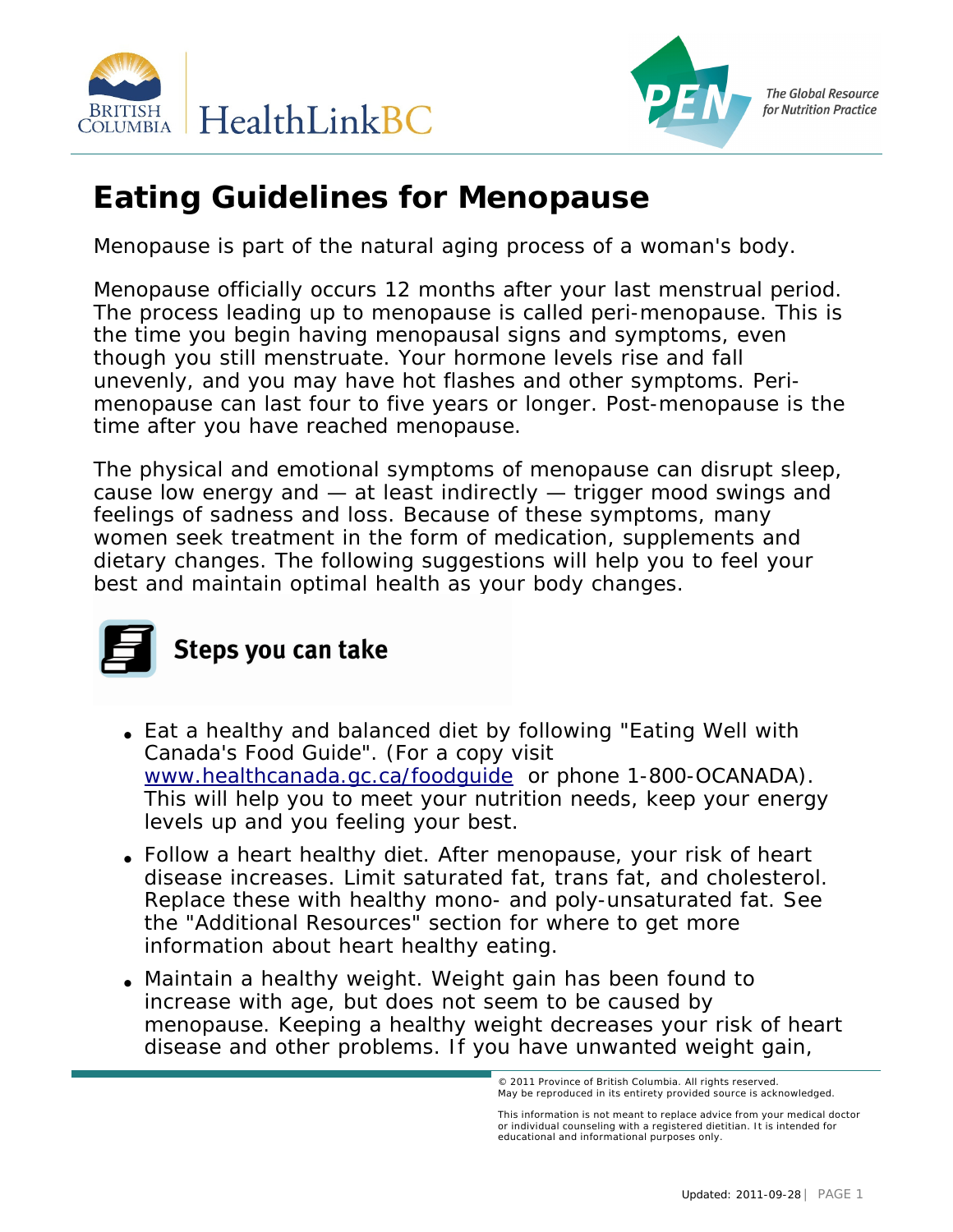



**The Global Resource** for Nutrition Practice

talk to your doctor, who can refer you to a Registered Dietitian for diet counselling.

- Meet your calcium and vitamin D needs. This is important to maintain healthy bones and prevent bone loss that can happen after menopause. Good food sources of calcium include dairy products (milk, yogurt and cheese), fortified soy and rice beverages, fortified juices, and fish canned with the bones. Good food sources of vitamin D include milk, fortified soy and rice beverages, fortified juices, and fatty fish. If you do not eat these foods every day, discuss the use of a daily supplement with your doctor or registered dietitian. Canada's Food Guide recommends that all adults over the age of 50 years take a daily vitamin D supplement of 400 IU. For more information about calcium and vitamin D, refer to "Additional Resources" below.
- Be physically active every day. Physical activity helps to maintain a healthy weight, keep bones strong and energy levels up, and to decrease risk of heart disease and other age-related complications. When you exercise, think FIT: "F" for frequency, "I" for intensity or pace, and "T" for time. All are important, but frequency comes first so aim for a small amount of exercise every day. As you get used to moving more, you can quicken the pace and keep going a little longer.

**What about soy and flax?**

Both soy and flax contain phytoestrogens, estrogen-like compounds found in plants. The level of estrogen in the body decreases in menopause. This causes the unpleasant side effects of menopause. Women often try soy and flax in food or pills to help relieve these side effects. So far, however, studies have not proven that soy and flax in food or pills help. Even though they may not help to reduce menopausal symptoms, soy and flax seeds are healthy foods. You may still want to include them in your diet\*.

\*If you have had breast cancer, talk to your doctor or registered dietitian before adding soy or flax foods to your diet.

<sup>© 2011</sup> Province of British Columbia. All rights reserved. May be reproduced in its entirety provided source is acknowledged.<br>.

This information is not meant to replace advice from your medical doctor<br>or individual counseling with a registered dietitian. It is intended for educational and informational purposes only.